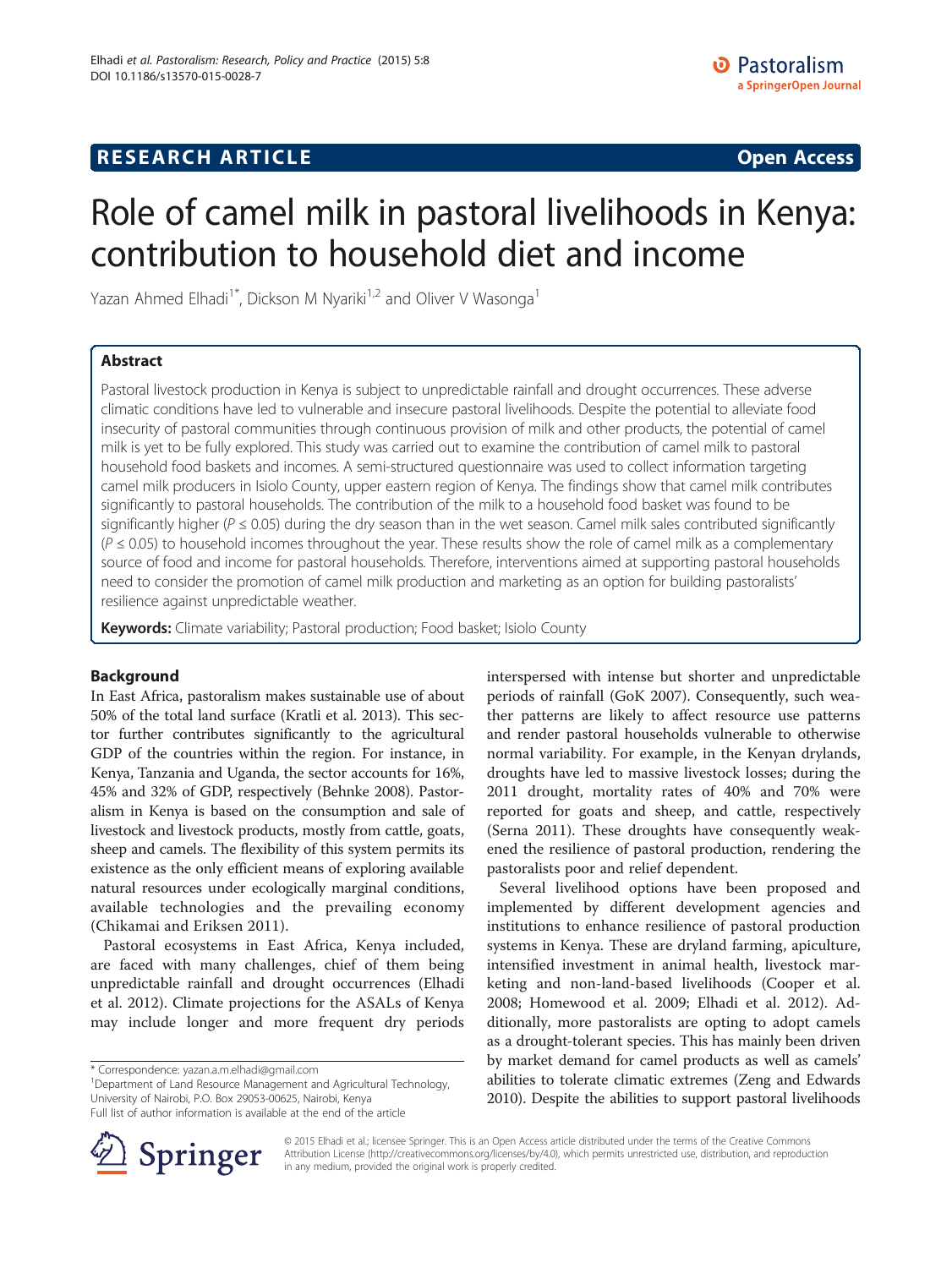under harsh climatic conditions, camels have received little attention in comparison to other livestock species in the field of scientific research and development in Kenya.

In spite of the opportunities that camel production has shown as a potential pathway to a resilient pastoral production system through milk production and rangeland improvement, few studies in Kenya have provided an indepth assessment of the role of camel milk in pastoral livelihoods. Therefore, this study was conducted to determine the contribution of camel milk to the pastoral household food basket and incomes in the drylands of Kenya, taking Isiolo County as a case study.

#### Study area

This study was conducted in Isiolo County, located in the upper eastern region of Kenya and covering approximately  $25,000$  km<sup>2</sup>. The altitude ranges from  $200$  to 300 m above sea level (Noor et al. [2012](#page-7-0)). The area borders Marsabit County to the north, Wajir and Garissa Counties to the east, Tana River and Meru Counties to the south, and Samburu and Laikipia Counties to the west. The county is classified as arid and semi-arid with low, bimodal and erratic rainfall of 350 and 600 mm per year (Herlocker et al. [1993\)](#page-7-0). The rainy seasons are the long rains which last for three months starting from mid-March and contribute to about 40% of the total precipitation, and the short rains lasting for two to three months, usually starting in October. The county is hot throughout the year with mean annual temperatures ranging between 24°C and 30°C (Jaetzold and Schmidt [1983](#page-7-0)). The erratic rains and droughts are devastating and lead to loss of livestock and human lives (GoK [1997](#page-7-0)). The poverty level in the area, measured using 2 US dollars as the poverty line, is estimated at 70% (Kamunyan et al. [2013](#page-7-0)). The main livelihood is pastoralism, complemented with off-farm activities such as firewood collection, charcoal burning and casual labour. The main livestock species kept are cattle, goats, sheep and camels. It is estimated that Isiolo County has about 40,300 camels mostly owned by Somali and Borana communities, with a daily milk production of about 50,000 L. The Somali camel breed is dominant in the county. About 87.5% of the produced camel milk is consumed either at the local trading centres or for subsistence at the household level (Musinga et al. [2008\)](#page-7-0).

## Study population

The sample population consisted of Somali and Borana pastoral households located in Isiolo Central sub-county and Kina sub-county, respectively. Communities in Isiolo County are known to keep cattle, goats and sheep as the main livestock species that constitute their mobile herds. The Somali communities are known to be traditional camel keepers and were the first to introduce the species in Isiolo County from the neighbouring Counties of Wajir and Garissa. The Borana, on the other hand, are traditional cattle keepers and just recently diversified into camel rearing as a response to frequent droughts and other calamities (Kagunyu and Wanjohi [2014](#page-7-0)). Despite the acceptance of camels as part of the mobile herd among the Borana community, the adoption rate of camel rearing is relatively low (Noor et al. [2013](#page-7-0)).

# **Methods**

### Data collection

A multistage sampling procedure was used to collect primary data from camel milk producers in the study area. The sampling procedure involved data collection at three main levels. The first level was Isiolo County, which was purposively selected based on its high share in the national camel milk production and marketing in Kenya (Noor et al. [2012\)](#page-7-0). Secondly, two sub-counties within Isiolo County were sampled, based on the number of camels, the intensity of milk production and level of marketing. This is because the study ought to bring out the contribution of camel milk to pastoral households who rely to a great extent on camels and their products. In each sub-county, three sub-locations were randomly sampled to attain a sample size of 202 households, which were drawn from 20 villages. This sample size was determined using the probability proportional to size formula according to Yates and Grundy [\(1953](#page-7-0)).

One survey with retrospective data collection was carried out between August and October 2012 to capture the information on both last wet season (March to May) and last dry season (June to August). A semi-structured questionnaire was used to collect data such as demographic characteristics, camel milk production, camel milk marketing, income sources and amount, household food consumption, and available resources such as land and other livestock species. Focus group discussions (FGDs) and key informant interviews (KIIs) were used to complement the information gathered through the semi-structured questionnaire. Six FGDs and fifteen KIIs were conducted to clarify and give more insights on aspects of camel milk production, consumption and marketing.

#### Data analysis

The collected data were analysed using the Statistical Package for the Social Sciences (SPSS). Descriptive statistics were used to derive the contribution of camel milk to pastoral household food baskets and incomes during the wet and dry seasons. The results were presented in forms of percentages, frequencies, averages and standard deviations. Further, the t-test was done to determine if there were significant differences between the contribution of camel milk to household food basket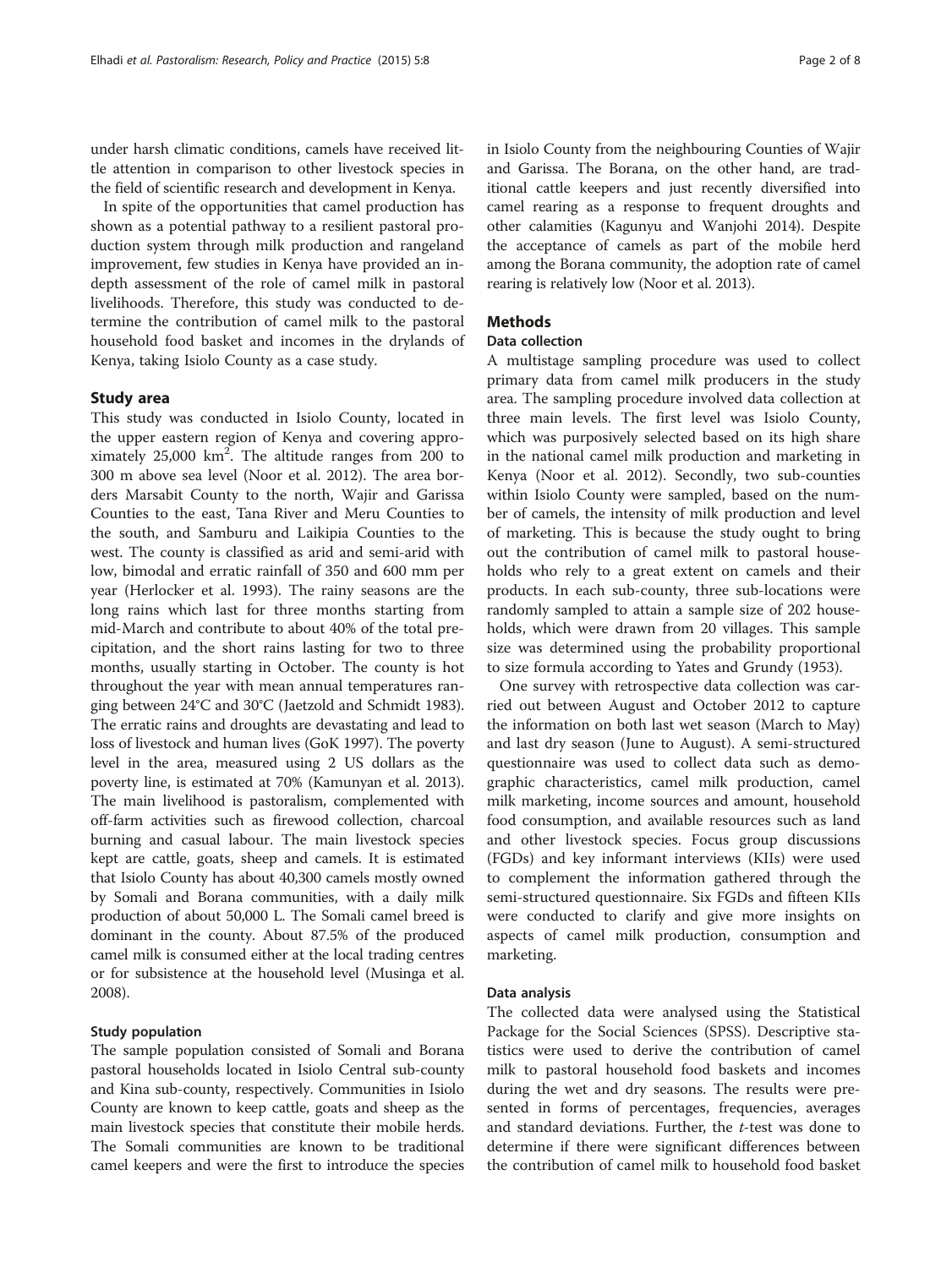and income during the wet and dry seasons. To determine the contribution of camel milk to households' food baskets, the study defined food basket as the calculated price of a set of basic foodstuff, standardised according to the percentage of expenditure on food and average household size (Øyen [1999](#page-7-0)). The basic food consumed by a household was used to arrive at different food proportions, which were then multiplied by their current market prices and their share in household food expenditure derived. Finally, these shares were converted to percentages using the total cost of the reported food basket. The items that constitute the pastoral food basket were measured in their respective standard units of measurement. Some of these items were produced and consumed at home and therefore their current market prices were used to obtain their monetary value. The contribution of camel milk to household income was directly derived from the total household income. A household was defined as 'all the people living under one roof and are subject to decisions made by the household head'. A household head is defined as one who owns and controls the major resources, makes critical decisions and provides the basic needs for the household members (Elhadi et al. [2012](#page-7-0)).

## Results and discussion

## Household characteristics of the sampled population

Most (80.7%) of the households interviewed were headed by males. The majority (73.3%) of the respondents were aged between 30 and 60 years. The respondents under 30 years made 4.0%, while those over 60 years made 22.8% of the sample. The majority of the respondents (81.2%) had not gone through formal education, while only 1.5% had attained post-secondary education. Education is an important entry point for the empowerment of pastoral communities and therefore plays a key role in sustainable development. In this context, the education level of pastoral households may have a significant importance in identifying and determining the right type of development and extension service approaches. Education influences household income, technology adoption and the socio-economic status of the family as a whole (Ejigu et al. [2009](#page-7-0)).

The average household size of the sampled population was 6, with 3.3 and 3.4 being the average number of females and males, respectively. Household size in the pastoral context is critical as resources for herding labour. These labour resources, among other factors, directly or indirectly determine the level of assets, food and nutrition security of households and consequently the ability to cope with various natural and man-made hazards in the drylands.

All the sampled pastoral households owned the Somali camel breed. The average number of camels owned by a household was found to be 30 (Table 1). The number of lactating camels exceeded that of males, with households having an average of 21 females and 3 males, a ratio of 7:1. Although the lactating camels were found to dominate all the household herds, the structure of the herd varied among households, though more than 70% of the households had between 60% and 90% of their camel herds composed of lactating females.

The number of camels in the study area is relatively high compared to that in other pastoral areas in the drylands of Kenya (Noor et al. [2012\)](#page-7-0). This is an indication of how important the camels are to pastoral households in the study area. Similar to other pastoral areas such as Moyale (Farah et al. [2004](#page-7-0)), the proportion of lactating camels kept is higher than that of male camels. This suggests that the main reason for keeping the camels is milk production. Generally, the lactation period of camels in the study area is reported to be between three and five seasons which accounts for about six to fifteen months, largely depending on the availability of feed and water (Musinga et al. [2008\)](#page-7-0). Though camels give milk even during the dry seasons, there are peaks associated either with their physiological state (the first week after birth) or season. They produce more milk in their early part of lactation than towards the end of the period. They also produce more milk during the wet than the dry season.

#### Contribution of camel milk to household food baskets

The food basket of the respondents was measured in terms of the total expenditure on food items based on the average household size and the local market prices for purchased commodities. For those items which were produced and consumed at home, the equivalent of the local market prices was used to obtain their monetary value. Therefore, the contribution of each item was measured in terms of the share in the daily household expenditure. The basic pastoral household food basket in the study area consists of livestock products, grain and grain products, vegetables and sugar. The pattern of food consumption items is shown in Table [2.](#page-3-0) The average daily cost of the reported pastoral household food basket was KSh 721.11 (equivalent to 8.48 US dollars at 1:85 exchange rate), based on the average household size

| Table 1 Pastoral household camel herd structure |  |  |  |  |  |  |  |
|-------------------------------------------------|--|--|--|--|--|--|--|
|-------------------------------------------------|--|--|--|--|--|--|--|

| Category            |               |     | Minimum Maximum Mean (standard Proportion<br>deviation) | (%)  |
|---------------------|---------------|-----|---------------------------------------------------------|------|
| Male camels         |               | 40  | 3.3(4.0)                                                | 10.8 |
| Lactating<br>camels | 2             | 80  | 20.9 (15.7)                                             | 68.3 |
| Calves              | $\mathcal{P}$ | 40  | 6.4(5.5)                                                | 20.9 |
| Total               | 5             | 160 | 26.7                                                    | 100  |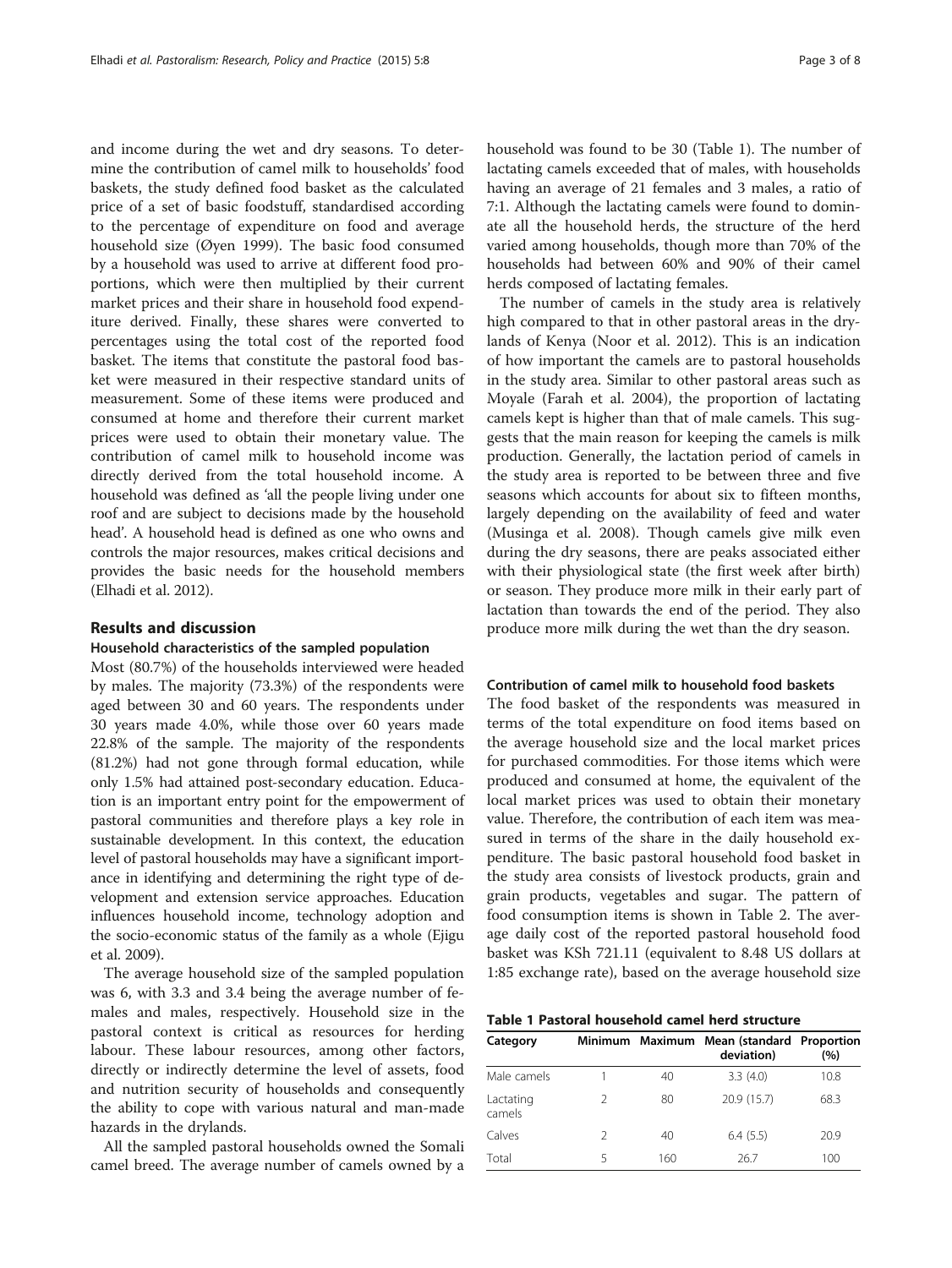| Foodstuff  | Proportion of<br>respondents (%) | Daily consumption (kg or L)<br>per average household | Average price in<br>KSh/kg/L | Expenditure (KSh) | Proportion of total<br>expenditure (%) |
|------------|----------------------------------|------------------------------------------------------|------------------------------|-------------------|----------------------------------------|
| Cow milk   | 87.6                             | 1.08                                                 | 49.70                        | 53.43             | 7.41                                   |
| Camel milk | 60.9                             | 2.29                                                 | 64.30                        | 147.25            | 20.42                                  |
| Cow meat   | 30.2                             | 0.38                                                 | 280                          | 105.00            | 14.56                                  |
| Goat meat  | 32.2                             | 0.38                                                 | 333.30                       | 126.65            | 17.56                                  |
| Camel meat | 30.7                             | 0.59                                                 | 300.00                       | 177.00            | 24.55                                  |
| Maize meal | 74.8                             | 0.47                                                 | 68.80                        | 32.34             | 4.48                                   |
| Vegetables | 65.8                             | 0.32                                                 | 19.00                        | 6.08              | 0.84                                   |
| Oil        | 89.1                             | 0.12                                                 | 129.90                       | 14.94             | 2.07                                   |
| Rice       | 59.4                             | 0.12                                                 | 76.70                        | 9.20              | 1.28                                   |
| Spaghetti  | 51.5                             | 0.14                                                 | 75.80                        | 10.23             | 1.42                                   |
| Sugar      | 100.0                            | 0.34                                                 | 116.40                       | 38.99             | 5.41                                   |
| Total      |                                  |                                                      |                              | 721.11            | 100.00                                 |

<span id="page-3-0"></span>Table 2 Pastoral household food basket per day

Note: The expenditure is calculated based on the average local market prices in 2012.

of the sampled population. This was mostly spent on livestock-related foodstuffs, namely meat and milk items.

The proportion of households who consumed each reported item was varied. For example, while sugar, oil and cow milk were consumed by almost the entire sampled population, the level of consumption was 30.2%, 32.2% and 30.7% for cow, goat and camel meat, respectively. Camel milk was consumed by 60.9% of the sampled population. This therefore shows that milk is one of the most important contributors to the pastoral household food basket. Similarly, the expenditure on the reported foodstuffs varied among the interviewed households. Most households tended to spend more on essential and relatively cheap foods such as milk.

Livestock products contributed 84.5% of the pastoral household food basket as measured in terms of daily household expenditure. Camel meat had the highest contribution (24.6%) followed by camel milk (20.4%). Goat meat, cow meat, sugar and maize meal also contributed 17.6%, 14.7%, 5.4% and 4.5%, respectively. Oil and vegetables had the least contribution to the food basket of the sampled population.

Table [3](#page-4-0) presents the pastoral household food basket during the wet and dry seasons. The average daily expenditure on the pastoral household food basket during the wet season was KSh 763, and during the dry season, it was KSh 674 (equivalent to 9 and 7.9 US dollars, respectively).

The quantities of different types of foodstuff consumed varied between the wet and dry seasons. During the wet season, the average quantities of milk consumed per average household was 1.6 and 2 L for cow milk and camel milk, respectively. The average quantity of meat

products also varied in the wet season, with 0.5 kg of cow meat, 0.4 kg of goat meat and 0.6 kg of camel meat.

During the dry season, households reported a decrease in cow milk consumption (0.5 L) and an increase in camel milk consumption (2.5 L). Meat products showed a decrease in the quantity consumed during the dry season, with 0.2, 0.3 and 0.5 kg for cow, goat and camel meat, respectively. The average quantities of nonlivestock products such as maize meal, vegetables, oil, rice, spaghetti and sugar remained the same during the wet and dry seasons.

Livestock products had the highest overall contribution to household daily expenditure in both the wet and dry seasons, with 61.1% during the wet season and 88.2% during the dry season. During the wet season, camel meat had the highest contribution (23.4%) followed by cow meat (18.8%) and goat meat (17.4%). Milk products had the least contribution among livestock-related products, with 14.4% and 10.4% for camel milk and cow milk, respectively. Rice, spaghetti and vegetables had the least contribution to the household food basket during the wet season, at 1.4%, 1.4% and 0.8%, respectively.

During the dry season, the contribution of different foodstuff to the pastoral household food basket changed dramatically, with a general trend of increasing the contribution of livestock products and decreasing that of non-livestock products. This increase is mostly associated with an increase in the relative prices of livestock products during the dry season, as a direct result of less forage and water, which constitute the main input for any given livestock production. Camel milk had the highest contribution (28.2%) followed by camel meat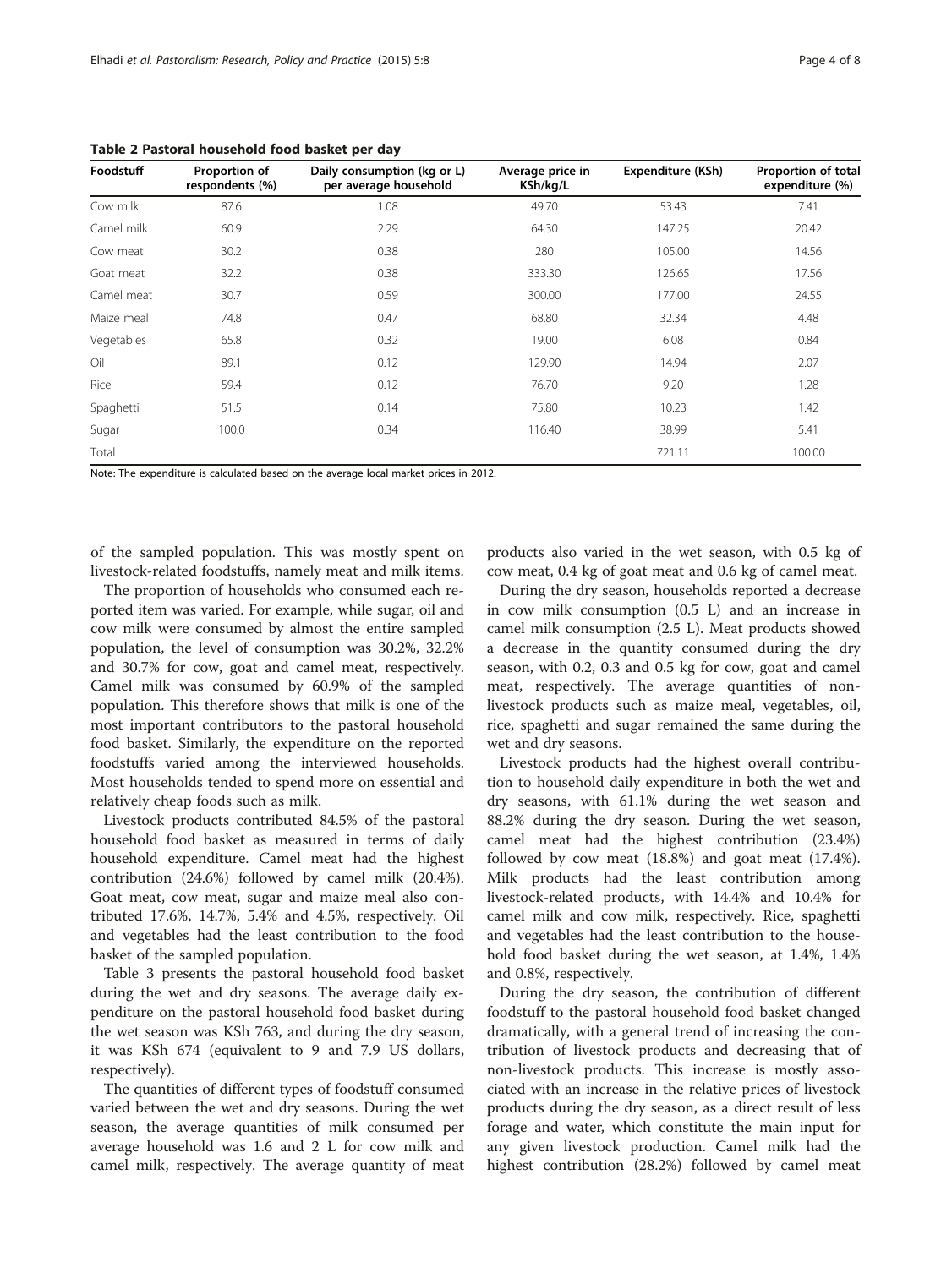| Foodstuff  |                                          |                              | Wet season                  |                                           | Dry season                               |                              |                      |                                           | Chi-square |
|------------|------------------------------------------|------------------------------|-----------------------------|-------------------------------------------|------------------------------------------|------------------------------|----------------------|-------------------------------------------|------------|
|            | <b>Daily</b><br>consumption<br>(kg or L) | Average<br>prices/kg<br>or L | <b>Expenditure</b><br>(KSh) | Proportion<br>of total<br>expenditure (%) | <b>Daily</b><br>consumption<br>(kg or L) | Average<br>prices/kg<br>or L | Expenditure<br>(KSh) | Proportion<br>of total<br>expenditure (%) |            |
| Cow milk   | 1.63                                     | 48.69                        | 79.36                       | 10.40                                     | 0.52                                     | 50.71                        | 26.37                | 3.91                                      | 2.278      |
| Camel milk | 2.04                                     | 53.80                        | 109.75                      | 14.38                                     | 2.54                                     | 74.80                        | 189.99               | 28.19                                     | 4.887**    |
| Cow meat   | 0.54                                     | 266.00                       | 143.64                      | 18.83                                     | 0.21                                     | 294.00                       | 61.74                | 9.16                                      | 3.071      |
| Goat meat  | 0.43                                     | 308.25                       | 132.55                      | 17.37                                     | 0.33                                     | 358.35                       | 118.26               | 17.55                                     | 0.028      |
| Camel meat | 0.64                                     | 278.50                       | 178.24                      | 23.36                                     | 0.54                                     | 321.50                       | 173.61               | 25.76                                     | 0.053      |
| Maize meal | 0.52                                     | 70.20                        | 36.50                       | 4.78                                      | 0.42                                     | 67.40                        | 28.31                | 4.20                                      | 0.019      |
| Vegetables | 0.30                                     | 21.33                        | 6.40                        | 0.84                                      | 0.34                                     | 16.67                        | 5.67                 | 0.84                                      | 0.630      |
| Oil        | 0.13                                     | 122.80                       | 15.96                       | 2.09                                      | 0.10                                     | 137.00                       | 13.70                | 2.03                                      | 0.202      |
| Rice       | 0.13                                     | 81.00                        | 10.53                       | 1.38                                      | 0.11                                     | 72.40                        | 7.96                 | 1.18                                      | 0.249      |
| Spaghetti  | 0.14                                     | 75.30                        | 10.54                       | 1.38                                      | 0.13                                     | 76.30                        | 9.92                 | 1.47                                      | 0.283      |
| Sugar      | 0.34                                     | 116.20                       | 39.51                       | 5.18                                      | 0.33                                     | 116.60                       | 38.48                | 5.71                                      | 0.024      |
| Total      |                                          |                              | 762.99                      | 100.00                                    |                                          |                              | 674.00               | 100.00                                    |            |

<span id="page-4-0"></span>Table 3 Pastoral household food basket during wet and dry seasons

\*\*Significant at 5%. Expenditure is calculated based on the average local market prices in 2012.

(25.8%) and goat meat (17.6%). Cow meat and milk contributed 9.2% and 3.9%, respectively. The contribution of maize meal was 4.2%, that of sugar 5.7%, and that of rice 1.2% of the food basket. The contribution of camel milk increased significantly ( $P \le 0.05$ ) during the dry season.

The decrease in the average daily expenditure during the dry season is an indication that pastoral households have less to spend on food during the dry spells and therefore consume less. This is possibly a result of less income generated from sales of animals (mostly small stock) and other livelihood activities. For instance, the consumption of non-livestock products drops during the dry season by about 75%. However, the overall food consumption, measured in terms of average quantities consumed per average household size, only drops by about 20%; this is because the contribution of livestock products increases during the dry season. Camel milk has an important contribution to the household food basket in the dry season, and thus without the milk, food consumption would drop by about 30% during the dry season. On the other hand, the expenditure on nonlivestock products (mostly purchased food items) remains almost identical in the dry season. However, the high prices of livestock products during this period force pastoral households to buy and consume less food using the same amount of money. Basically, products from household livestock enable households to compensate for the higher prices of non-livestock foodstuff in the dry season that would otherwise cut their consumption by about 75%. The high prices in the dry season are mostly associated with the general scarcity of forage and water. This leads, for instance, to less milk production and thus higher demand, which pushes prices upwards. For the majority of

pastoralists in the study area, preference is given to livestock product offtake rather than consumption.

The variation in the contribution and availability of food items to pastoral household food baskets in relation to seasons can be explained by the fact that the availability of food in pastoral areas is highly affected by seasonal fluctuations. This mostly subjects pastoralists to seasonal and long-term shifts in terms of trade between the main local commodities of live animals, dairy products and food grains. This might result in a food supply gap, particularly during prolonged dry seasons and drought, whereby the animals fail to produce enough products for domestic use as well as for exchange. Thus, food insecurity and malnutrition become inevitable. Our study found that during the dry season, camel milk contributed significantly to the household food basket compared to the wet season. This confirms the study's hypothesis that camel milk indeed contributes significantly to the household food baskets in the drylands of Kenya where camels are commonly raised, playing a vital role in the pastoral diet, particularly during the dry season. This finding is similar to that of Emukule et al. ([2011\)](#page-7-0) who reported that camel milk contributed more than 50% of the nutrient intake of the pastoralists in northern Kenya. This can be further explained by the fact that camels are least affected by dry conditions, compared to other livestock species in the same pastoral production system.

Under prolonged dry season and drought conditions, the productivity and performance of most animals are significantly affected by the lack of water and feed resources. Most of the time, cattle are most adversely affected compared to camels, although cattle are the main livestock species in most pastoral production systems in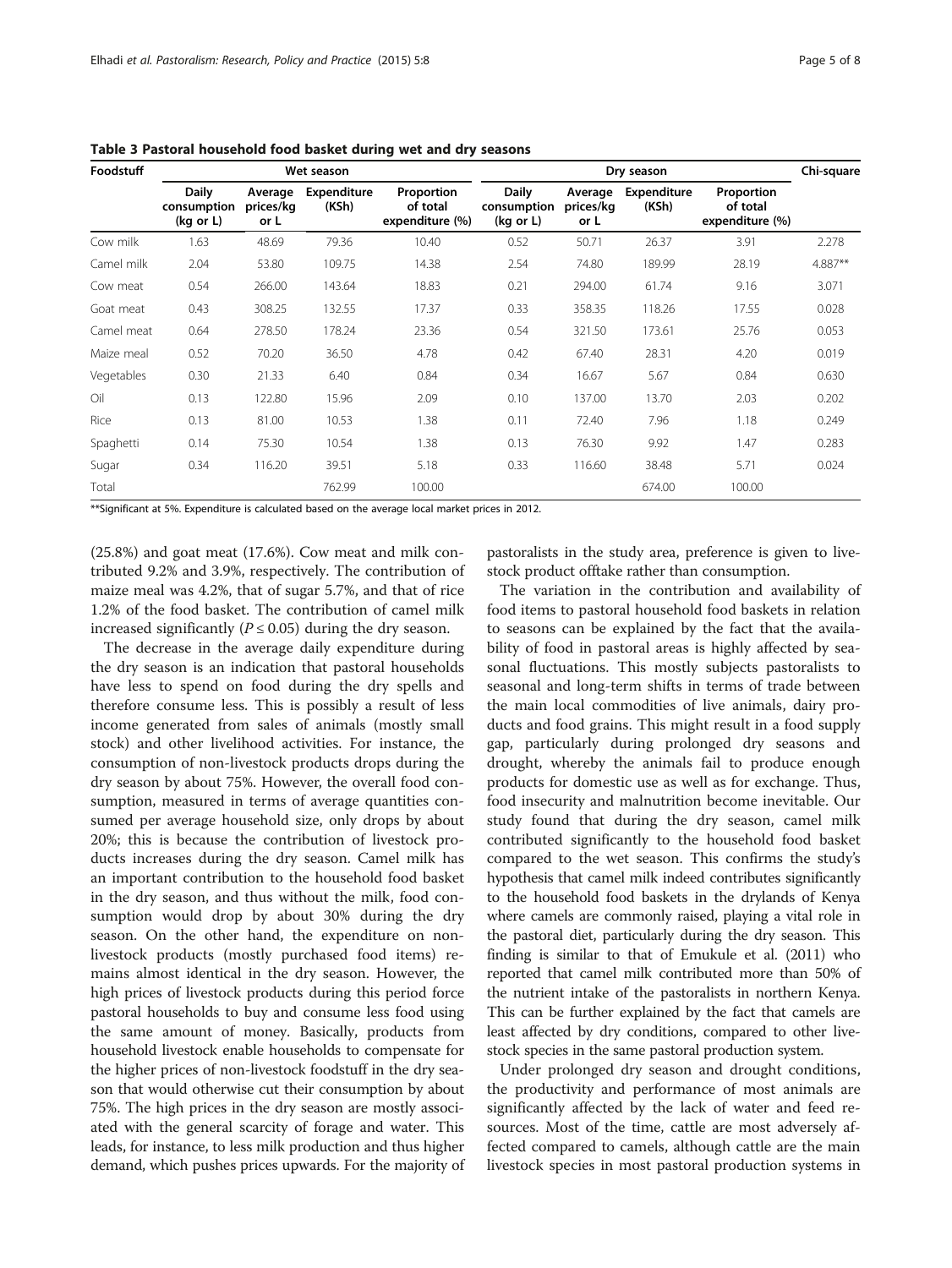<span id="page-5-0"></span>

Kenya. This is evident from many studies that have compared the effect of drought and prolonged dry season across all livestock species that constitute the pastoral production system (Faye et al. [2012;](#page-7-0) Schwartz et al. [1992](#page-7-0); Farah et al. [2004;](#page-7-0) Mehari et al. [2007;](#page-7-0) Serna [2011](#page-7-0)). The camel has the ability to withstand harsh climatic conditions with the ability to cope with shortage of water and feed during prolonged dry seasons. Despite these adverse conditions, camels have the ability to supply pastoral households with milk during such periods.

Hunger among pastoral households in the study area is mostly associated with the dry season. This results from different interrelated factors, including the deteriorated condition of livestock due to scarcity of water and pasture (Witsenburg and Adano [2009](#page-7-0)). During the dry season, milk production, which forms an essential component of the pastoral household diet in the wet seasons, is drastically reduced (Ilatsia et al. [2007](#page-7-0)). It has been observed, especially among pastoralists, that when access to milk is reduced, acute malnutrition rates tend to increase, but decline when access to milk is increased (Sadler et al. [2009](#page-7-0)).

The contribution of camel milk to household food baskets and thus food security, particularly in the arid and semi-arid areas of Kenya, is now evident. It is

therefore critical to examine the patterns of camel milk consumption among pastoral households. This information is particularly useful for key stakeholders involved in the production, processing and marketing of camel milk. Figure 1 shows the frequency and forms of camel milk usage at the household level across the sampled population.

Across the sampled population, the most common frequency of camel milk consumption was twice per day (49%) followed by three times a day (35.7%). Camel milk is traditionally consumed raw by pastoralists. Most of the households consumed the milk when fresh, even though there were some variations among households. For instance, the majority of the households consume camel milk either in tea or with grain. Similar results were reported by Sato ([1997](#page-7-0)) who observed that most communities in Isiolo District consumed camel milk in raw and fresh form, with more than 50% consuming it twice a day. Akweya et al. ([2012](#page-7-0)) reported that more that 75% of the households in Garissa District use camel milk in their raw form and that more than 60% consumed the milk twice a day. The frequency and forms of camel milk consumption suggest that it plays an essential role in pastoral household daily nutritional intake. This finding, coupled with the significant contribution of camel milk

Table 4 Pastoral household livelihood activities in the study area

| Livelihood activity             |              | Average for wet and dry seasons |              | Wet season (March May) | Dry season (July-August) |                   |
|---------------------------------|--------------|---------------------------------|--------------|------------------------|--------------------------|-------------------|
|                                 | Income (KSh) | % of total income               | Income (KSh) | % of total income      | Income (KSh)             | % of total income |
| Sales of camel milk $(N = 197)$ | 27.376.55*   | 38.70                           | 33.578.20    | 40.85                  | 21.174.90*               | 35.70             |
| Sales of livestock $(N = 57)$   | 19.537.20    | 27.62                           | 26,333.30    | 32.04                  | 12.741.10                | 21.50             |
| Sales of cow milk $(N = 37)$    | 1,132.55     | 1.60                            | 1.209.30     | 1.47                   | 1,055.80                 | 1.80              |
| Sales of charcoal $(N = 14)$    | 5.057.50     | 7.15                            | 3.536.40     | 4.30                   | 6.578.60                 | 11.10             |
| Petty trade $(N = 39)$          | 10,178.20    | 14.39                           | 10.076.90    | 12.26                  | 10,279.50                | 17.30             |
| Casual labour $(N = 11)$        | 5.227.30     | 7.39                            | 5.227.30     | 6.36                   | 5.227.30                 | 8.80              |
| Formal employment $(N=20)$      | 2,230.00     | 3.15                            | 2.230.00     | 2.71                   | 2.230.00                 | 3.80              |
| Total                           | 70,739.3     | 100.00                          | 82,191.40    | 100.00                 | 59,287.20                | 100.00            |

N, proportion of the sampled population. \*Significant at 5%, two way t-test.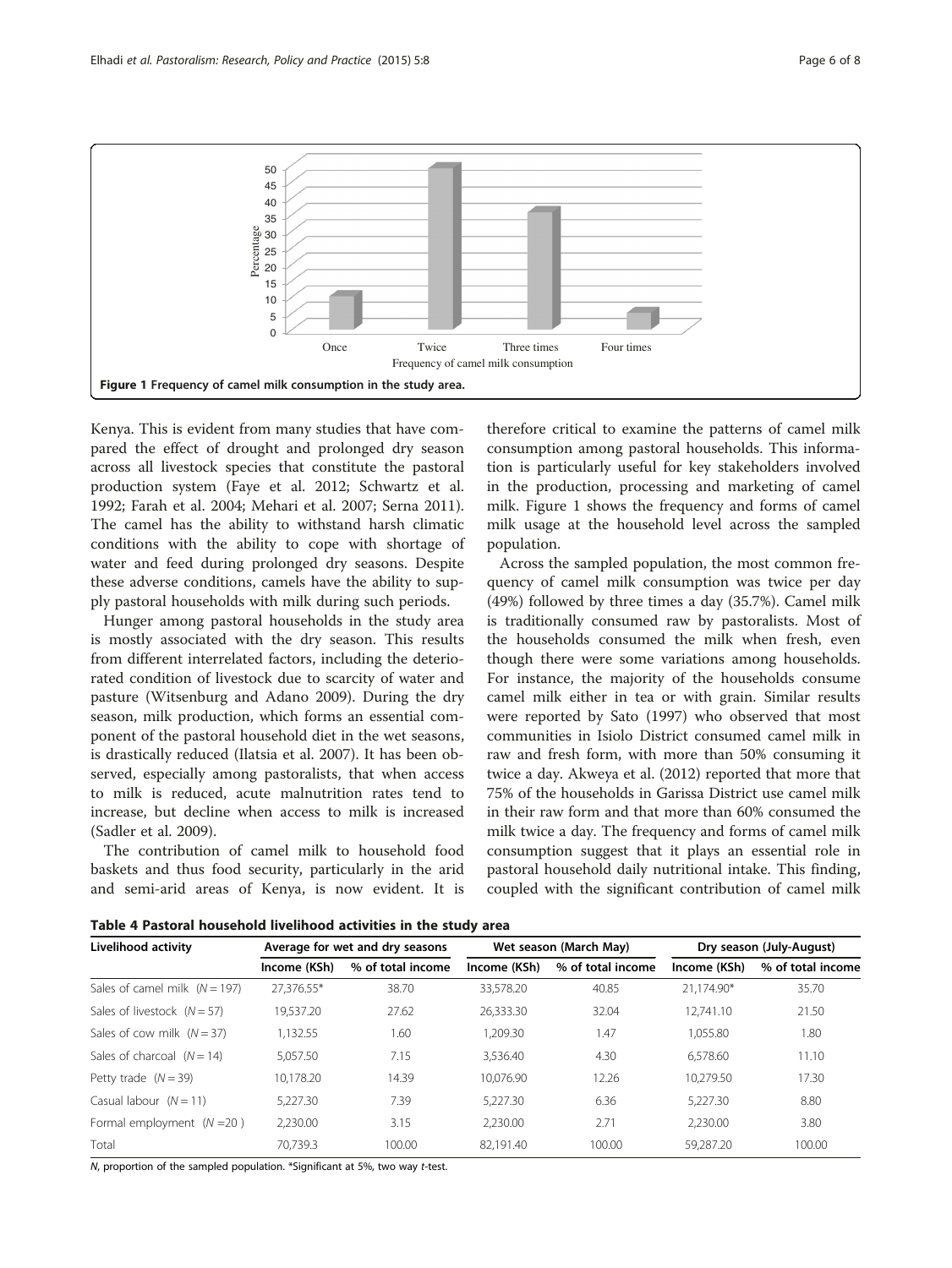to pastoral household food baskets, shows that camel milk has the potential of providing a reliable input to food security and a resilient pastoral production system in the drylands of Kenya.

#### Contribution of camel milk to household income

Livestock-related activities collectively emerged to be the major contributor to household income, among 67.9% of the respondents. Sale of camel milk was the highest (38.7%) contributor followed by sale of live animals (27.6%) and petty trade (14.4%). The contribution of casual labour, sale of charcoal and salary from formal employment was 7.4%, 7.2% and 3.2%, respectively. Sale of cow milk had the least contribution with 1.6% (Table [4](#page-5-0)).

Camel milk has a significant contribution ( $P \le 0.05$ ) to household income during both the wet and dry seasons, by 40.9% and 35.7%, respectively. This was followed by live animals, mostly goats and sheep, in both the wet season (32%) and the dry season (21.5%). Petty trade was the third contributor in both seasons. Other activities include sale of charcoal, casual labour and formal employment.

The dominant contribution of livestock-related livelihood activities to household income across seasons implies that pastoral households continue to produce different livestock products throughout the year despite water stress and pasture scarcity, which are the main inputs to the pastoral production system. This finding is contrary to that of Elhadi et al. [\(2012\)](#page-7-0) who observed that during the dry season in the semi-arid areas of Baringo District of Kenya, the contribution of livestock to total household income is dramatically reduced compared to the wet season. The Baringo households engage more in off-farm activities. This contrast may be explained by the fact that in Isiolo County, household herds are mainly composed of camels, with a few small stock and cattle. Such a herd species composition has the ability to produce milk throughout the year, therefore contributing significantly to pastoral household income, irrespective of the season. This is particularly because camel milk production is less affected by seasonal fluctuations and, unlike other livestock species, output is less suppressed by lack of water and pasture.

In northern Kenya, the important roles of camel milk have long been recognised, since camel milk sales have been shown to exceed other income sources (Noor et al. [2012](#page-7-0)). Thus, sale of camel milk is not only a way of disposing of surpluses during the wet season, but also an integral process through which households obtain the necessary means for purchasing other essential food items, especially during the dry season. This is similar to the finding of Anderson et al. [\(2012](#page-7-0)) in Kenya, who reported an increase in camel milk sales during the dry season compared to the wet season. Further, it was observed during data collection that most camel milk sale

activities were managed by women. This has a significant advantage within the pastoral family, since the income obtained will mostly be spent on food-related items, whereas if this income was managed by men, their expenditures may be concentrated on other nonfood-related items. A similar observation was made by Fratkin and Smith ([1995](#page-7-0)), who reported that any increase in women's income may have a beneficial effect on the nutrition and well-being of their families.

The high contribution of camel milk to household income, compared to off-farm activities, can further be explained by the behaviour of households who live near market centres. Most of these households engage in milk trading and are, therefore, less dependent on off-farm activities. The close proximity of households to market centres leads them to selling available animal products rather than searching for other off-farm activities. As reported by Seifu [\(2011](#page-7-0)), living near a town has encouraged pastoralists to participate more in the camel milk value chain; in most camel-owning households, camel milk sales dominate in their total cash income. Although most traditional camel keepers are rearing camels for subsistence, many non-traditional camel keepers are moving into the camel milk business as it offers an opportunity for sustainable income throughout the year. This indicates the potential of commoditisation of camel milk as a promising pathway out of poverty and food insecurity in the drylands.

#### Conclusion

The contribution of camel milk to household food intake is significant during the dry season. Similarly, camel milk contributes significantly to pastoral household income during both the wet and dry seasons. In the context of recurrent drought, and diminishing grazing and water resources, rearing camels can therefore provide a viable supplement to sustainable pastoral household livelihood. Based on these findings, there is a need to invest in the camel milk subsector by creating an enabling environment to enhance milk production and marketing. Furthermore, interventions that target the improvement of pastoral livelihoods should consider the promotion of camel milk production as a suitable strategy for building pastoral household resilience.

#### Competing interests

The authors declare that there is no conflict of interest relating to any part of this work.

#### Authors' contribution

YAE collected field data, generated results and structured the manuscript. DMN and OVW provided technical guidance on methodology, data processing and article structure.

#### Author details

<sup>1</sup>Department of Land Resource Management and Agricultural Technology, University of Nairobi, P.O. Box 29053-00625, Nairobi, Kenya. <sup>2</sup>South Eastern Kenya University, P.O. Box 170-90200, Kitui, Kenya.